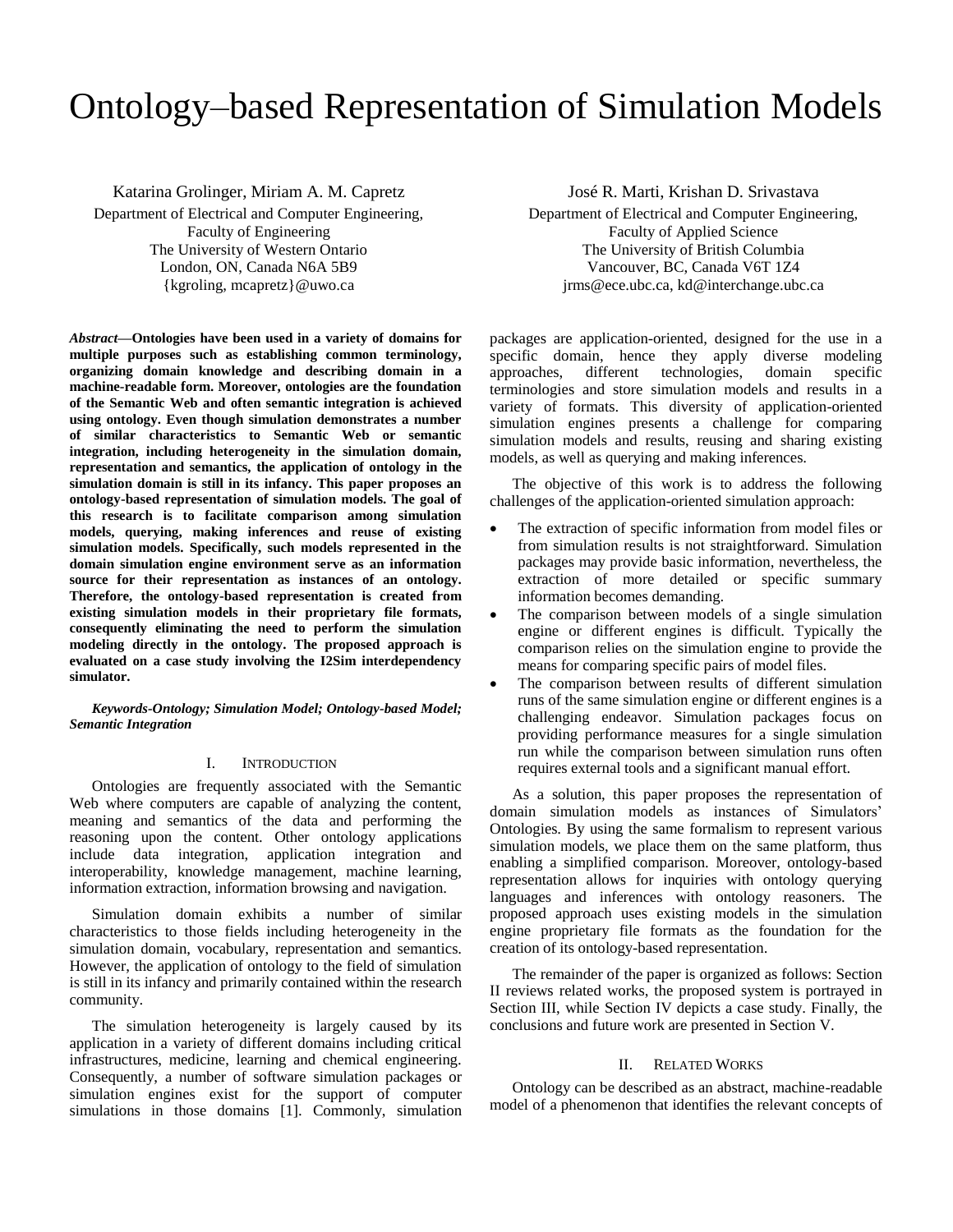that phenomenon as well as the relations among them. Furthermore, ontologies represent a way of establishing common terminology, organizing domain knowledge and representing this information in a machine-readable form. The potential use of ontologies in simulation and modeling is explored by Lacy and Gerber [2]. From the perspective of these authors, ontologies are beneficial in simulation and modeling through the formalization of semantics, the ability to query and inference, and the sharing and reuse of developed models.

Studies that are especially relevant to our research are related to the use of ontologies to represent real world scenarios for the simulation purposes such as Tofani et al. [3], Miller et al. [4] and Silver et al. [5].

Tofani et al. [3] use the ontology framework to model the interdependencies among critical infrastructures (CI). Their proposed framework consists of three ontologies: WONT (World ONTology) contains concepts and relations that are common across CI domains; IONT (Infrastructure ONTology) extends WONT to represent the knowledge of specific CIs and FONT (Federation ONTology) enables modeling relations among different infrastructures. The CI network is modeled twice: as instances of the ontology and in the simulation language of the domain. The mapping between ontology representations and simulation models is established manually.

Miller et al. [4] investigate the development requirements and benefits of ontologies in discrete event simulation (DES), and consequently, these authors present the Discrete-event Modeling Ontology (DeMO). The proposed DeMO consists of four main classes: DeModel, ModelComponent, ModelMechanism and ModelConcept. DeModel is composed of ModelComponents and activated by the ModelMechanism, while the ModelConcepts serve as a terminology upon which other classes are built. The main challenges in building DeMO, or a similar ontology for simulation and modeling, are twofold [6]; firstly, it needs to be domain-independent, as a DES can model any domain. Secondly, since simulation formalisms are founded in mathematics and statistics, the DES ontology should be based upon the ontologies of those domains.

Silver et al. [5] represent simulation models as instances of the extended DeMO PIModel (Process Interaction Model). In the proposed approach, reality is first represented as instances of the DeMo PIModel ontology. Subsequently, these DeMo PIModel instances are transformed to XPIM (Extensible Process Interaction Markup) instances, which are then translated to a JSIM (Java-based SIMulation) model.

Benjamin and Akella [7] use ontologies to facilitate semantic interoperability and information exchange between simulation applications. The ontology models for each simulation application domain are extracted from textual data sources, such as requirements and design documents. Subsequently, the established ontology mappings represent the translation rules for the ontology-driven translator, which facilitates information sharing between simulation applications.

# III. SIMULATION MODELS AS INSTANCES OF AN ONTOLOGY

This section describes the fundamentals of the proposed system: system architecture, relations and model hierarchies definition, querying ontology-based models and the process of creating ontology-based simulation models.

## *A. System Architecture*

The ontology-based representation of simulation models has a layered architecture, as described in Fig. 1.

The top layer consists of the upper ontology, which contains generic concepts that are common for all simulation engines.

The next architecture layer, the Simulators' Ontologies layer, consists of ontologies that are specific to the actual simulators. Thus, the terminology matches that of the simulators, facilitating domain experts' understanding of ontologies as well as enabling the creation of the ontological representations from the simulators' models.

The third layer, the ontology-based simulation model layer, contains ontology-based simulation models that are represented as instances of Simulators' Ontologies. More specifically, each simulation model, usually contained in a simulation engine proprietary file format, is represented as an ontology-based model consisting of interconnected instances of the Simulator's Ontology. Different simulation models contained in distinct proprietary files correspond to the various models in this layer.

The bottom architecture layer, or rule layer, is optional and contains a rule engine. In particular, this layer is intended for situations when ontology-based specifications are not sufficient and additional expressiveness is required. Furthermore, this layer expresses design rules and guidelines to which the simulation model should conform.

#### *B. Defining Relations Between Simulation Model Entities*

In the ontology-based simulation model, entities are represented as instances of the Simulator's Ontology, while the relations among them are established by means of object properties. The description of the object properties is found in the upper ontology and the Simulators' Ontologies.

Fig. 2 presents a fragment of the upper ontology in RDF/XML syntax. In this ontology the *cell* indicates an entity that performs a function transforming inputs into outputs, *channel* is a mean of transporting entities between *cells* and/or *controls*, while *controls* are entities responsible for distributing the flow among channels. The two object properties, *hasInput* and its inverse *hasEndNode*, are included in the ontology fragment shown in Fig. 2. The domain of the *hasEndNode*



Figure 1. Architecture layers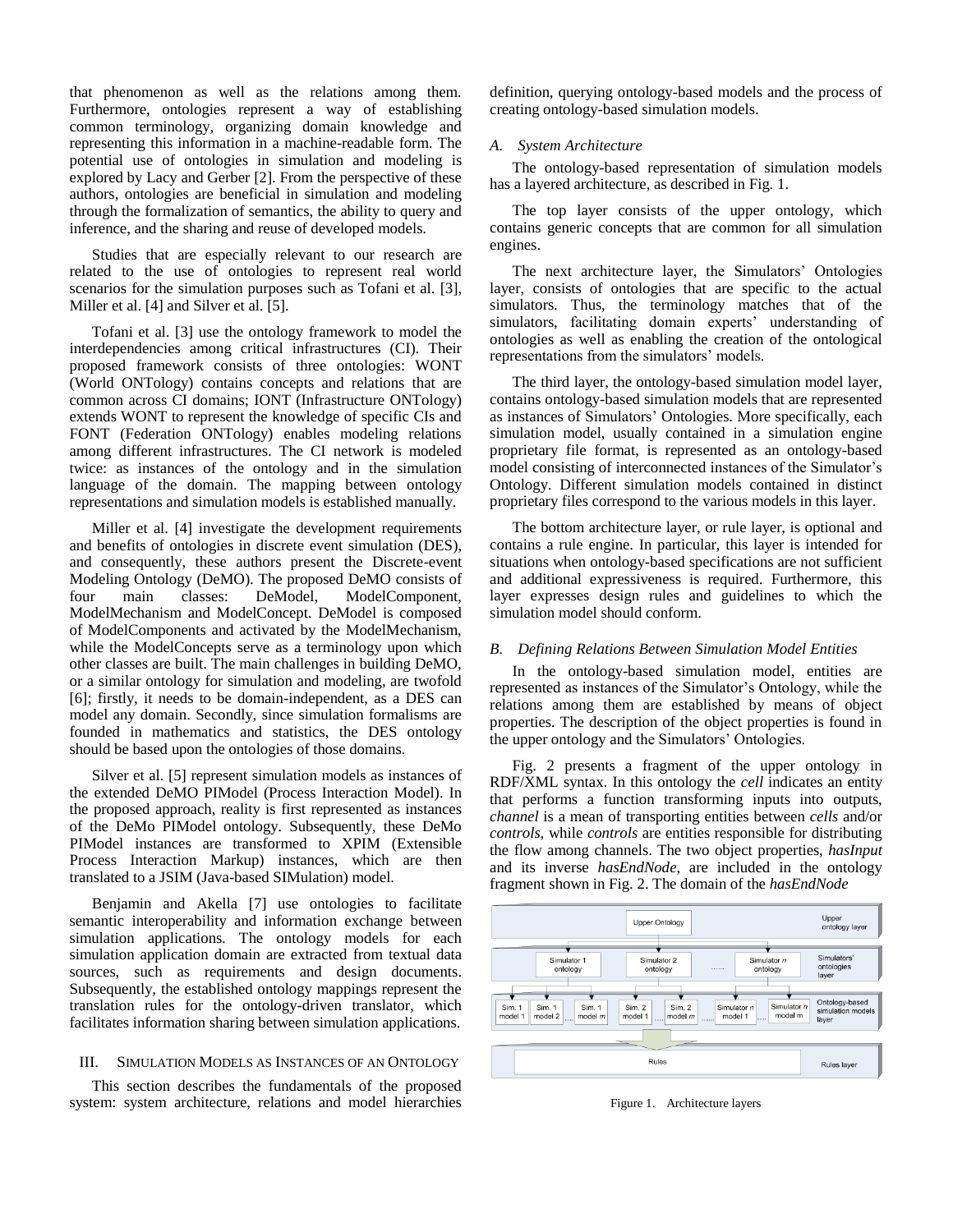```
<owl:ObjectProperty rdf:about="#hasEndNode">
  <rdfs:domain rdf:resource="#channel"/>
  <rdfs:range_rdf:resource="#control"/>
  <rdfs:range rdf:resource="#cell"/>
</owl:ObjectProperty>
<owl:ObjectProperty rdf:ID="hasInput">
 <rdfs:domain rdf:resource="#control"/>
  <rdfs:domain rdf:resource="#cell"/>
  <rdfs:range_rdf:resource="#channel"/>
  <owl:inverseOf>
    <owl:ObjectProperty rdf:ID="hasEndNode"/>
  </owl:inverseOf>
 /owl:ObjectPropert
```
Figure 2. Upper Ontology fragment

property is the *channel* while the range includes the *cell* and the *control.* Since the direction of object properties runs from the domain to the range, the inverse property enables the expression of relations in both directions. For instance, the *hasEndNode* property will express relations of the form, 'channel 10 *hasEndNode* cell 24', while its inverse, *hasInput*, will express the same relation as 'cell 24 *hasInput* channel 10'. The direction that is used will be influenced by the manner in which the relation is expressed in the simulator's model file.

# *C. Defining Simulation Model Hierarchies*

Frequently, to facilitate modeling of complex systems, simulation packages provide the ability to divide models into hierarchies of sub-models [8] as illustrated in Fig. 3. To represent the model hierarchies in ontology, the proposed approach uses the *parentSystem* object property. For each child model, the *parentSystem* property links the model to its direct parent. The set of assigned *parentSystem* properties establishes the model hierarchy. A fragment of a hierarchy depicted in Fig. 3 is represented as: *modelE.parentSystem(modelB)*, *modelB.parentSystem(modelA).* Since the sub-model entities do not belong to any of the Simulator's ontologies classes, we establish a new class *parentSystem* to contain entities that serve as containers for the other entities.

The elements from the parent and the child models are interconnected since they form a single simulation model. The relation between elements from different hierarchy levels is established in the same way as the relation between entities of a single non-hierarchical model as described in Section III.B.

We considered creating a separate ontology for each submodel which would import ontologies of all its child models. This would establish the ontology hierarchy matching with its equivalent simulation model hierarchy. Simulation sub-models can be as simple as two linked entities that would not warrant the formation of a separate ontology. Nevertheless, simulation models could contain a large number of sub-models resulting in a large number of ontologies for a single simulation model and thus causing maintenance challenges. Therefore, at this stage of our research, we use one ontology to represent one simulation model with all its sub-models.



Figure 3. Simulation model hierarchy

## *D. Querying Ontology-based simulation models*

Simulation models represented as instances of Simulator's ontologies can be queried using different querying languages. We explore two different querying language styles: the RDF querying language, SPARQL [9], and the ontology querying language, SQWRL [10].

Since SPARQL is the W3C recommendation for querying RDFs [9] and OWL can be serialized as an RDF, SPARQL can be used to query ontology-based simulation models. However, as SPARQL is not an ontology querying language, it ignores inferences imposing limitations on querying, as will be shown in the case study. This drawback can be overcome by using a genuine ontology querying language such as SQWRL (Semantic Query-Enhanced Web Rule Language), which is a SWRL-based (Semantic Web Rule Language) language for querying ontologies. Accordingly, in the presented scenario, we use both the SPARQL and SQWRL approaches, identifying their advantages and disadvantages in regards to querying ontology-based simulation models.

### *E. Creating Ontology-based Simulation Models*

In the proposed approach, the simulation models represented in the domain simulation engine environment serve as an information source for the representation of models as instances of an ontology. While the approaches proposed by Tofani et al. [3] and Silver et al. [5] also describe simulation models as instances of ontologies, these approaches perform modeling directly in the ontology, which is then mapped or transformed to a different representation. In contrast, our approach uses existing domain simulation models as an origin for the creation of its own ontology-based representation. The advantages of this approach include:

- The use of existing, domain-specific models.
- The ability of domain experts to create new models in the simulation engine to which he/she is accustomed rather than creating models directly as an ontology.
- The use of proven domain simulators for simulation execution.
- There is no need for manual mapping between simulators and ontology models.

Fig. 4 portrays our approach for the creation of an ontology-based simulation model representation. Specifically, the Transformation Engine inputs consist of the Simulator's Ontology and the simulator's model in the domain simulation engine representation. The Simulator's Ontology is simulatorspecific, while the simulator's models are model-specific, as each model is stored in a separate file.

The Simulator's Ontology is read by the Ontology Reader, which is independent of the simulation engine. While ontologies are stimulator-specific, they are always represented using the same ontology language, thus allowing for a simulator-independent reader. In particular, the Ontology Reader is responsible for acquiring information about simulator's classes and their properties. Classes are relevant concepts from a specific domain, such as *channel* and *cell*; they can be perceived as sets of individuals, which include actual objects from the domain, such as a set of all individual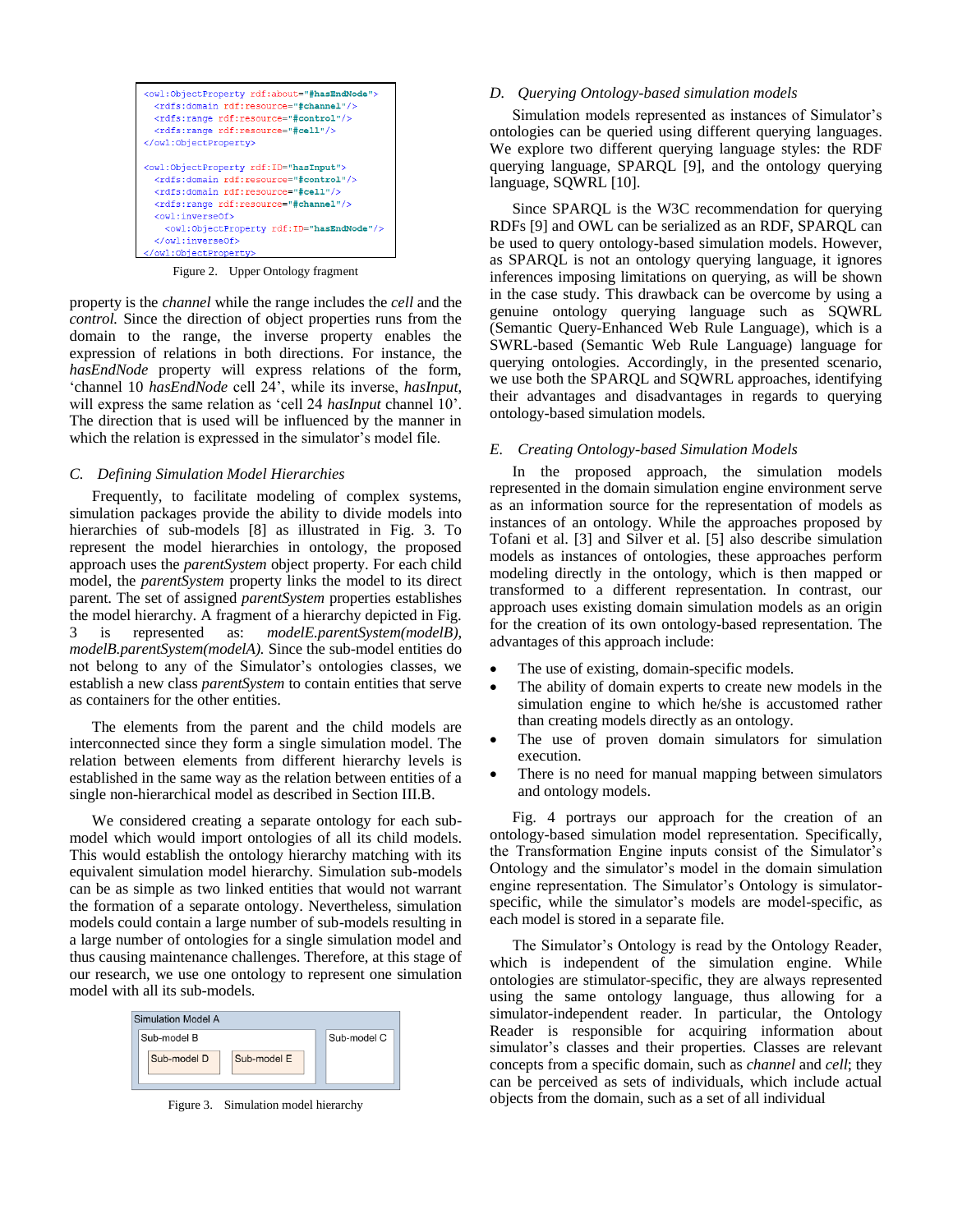

Figure 4. Ontology-based model creation from simulator's model

channels in a distribution network. Although the Simulators' Ontology does not contain individuals, they will be extracted by the Transformation Engine. Moreover, the Ontology Reader is responsible for reading properties, including data properties and object properties. Data properties connect individuals with literals; an example of a data property is the capacity of a specific storage cell. Conversely, object properties connect pairs of individuals such as the *hasInput* property, which links the cell with the channel in the statement, 'Cell *x hasInput* Channel *y*'.

The second transformation source, the simulator's model, is read by the Simulation Model Reader. Since the format of the simulator's model depends on the specific simulator, a separate Simulation Model Reader has to be created for each simulator whose model requires transformation to an ontology-based representation. However, once a Simulation Model Reader is created for a specific simulator, the reader can be used to transform any model represented in that format. The architecture of the Simulation Model Reader depends on the model being read. For instance, the reader can utilize the simulator's API interface, directly read the model file or use external model readers.

The Integrator uses the data received from the Ontology Reader and the Simulation Model Reader for creating the ontology-based model representation. Specifically, the Integrator receives information about the simulator's classes from the Ontology Reader. For each class, the Integrator obtains knowledge about its individuals from the Simulation Model Reader. When an Integrator identifies individuals, it also obtains values for their data properties. After acquiring information about all individuals of all classes and their data properties, the Integrator proceeds to determine the object properties. Since object properties connect individuals of the same or different classes, all individuals must be determined before the object properties are defined.

Subsequently, the Integrator sends information about classes, individuals, data properties and object properties to the Ontology Writer, which writes an ontology-based simulation model representation. Rather than recreating classes, the output ontology imports the Simulators' Ontology to acquire domainrelevant concepts and properties. Then, individuals and property values are created from the information received via the Integrator, and the output is recorded in an ontology

language such as OWL. Thus, the Ontology Writer is simulator-independent, as its purpose is to write ontologies from the Integrator's information.

Consequently, the Simulation Model reader is the only Transformation Engine component that is simulator-dependent. However, this reader can be replaced with a different simulator's reader in order to represent that specific simulator's model in an ontology-based representation.

# IV. CASE STUDY

This work is part of the CANARIE-sponsored Disaster Response Network Enabled Platform (DR-NEP) project [11]. The project aims to improve the capability to prepare for and respond to large disasters. In particular, disaster modeling and simulation play a major role in the project, with a special focus on critical infrastructure (CI) interdependency simulation. Therefore, the proposed ontology-based representation of simulation models is evaluated using I2Sim [12] infrastructure interdependencies simulator.

The proposed approach is generic, as it is independent of any simulation engine; however, its implementation requires the creation of engine-specific Simulator Ontologies and the Simulation Model Reader. Therefore, the I2Sim ontology is created; the ontology design and the mapping to the upper ontology are presented in [13]. Since I2Sim is based on MATLAB's Simulink engine, the Transformation Engine inputs include the I2Sim ontology and the I2SIm model, which is stored in the Simulink style .mdl file. The Transformation Engine was implemented using the following technologies:

- The Ontology Reader and the Ontology Writer are implemented using Protégé OWL API [14] and Java 1.6.
- OWL is used for the representation of the ontology-based simulation models.
- The Integrator is implemented using Java 1.6.
- The I2Sim Simulation Model Reader uses the Simulink Java library from Technische Universität München [15].

#### *A. Ontology-based Representation of Simulation Models*

To explore ontology-based simulation models we used the I2Sim model developed as part of the DR-NEP project for the investigation of infrastructure interdependencies.

MATLAB's Simulink engine [8], upon which I2Sim is built, is an environment for multi-domain simulation and for dynamic and embedded systems. Simulink provides block libraries which can be customized to conform to a specific simulation domain. Complex models are managed by dividing models into hierarchies of sub-models. Accordingly, I2Sim builds upon Simulink by customizing Simulink blocks and providing entities specific for infrastructure interdependency simulation.

The I2Sim model that we used in this case study consists of several hierarchy levels. However, before transforming it to the ontology-based model we were not aware of the number of layers, the number of blocks or types of blocks used.

First, the I2Sim ontology was created [13] containing only I2Sim blocks as illustrated in Fig. 5(a). Subsequently, the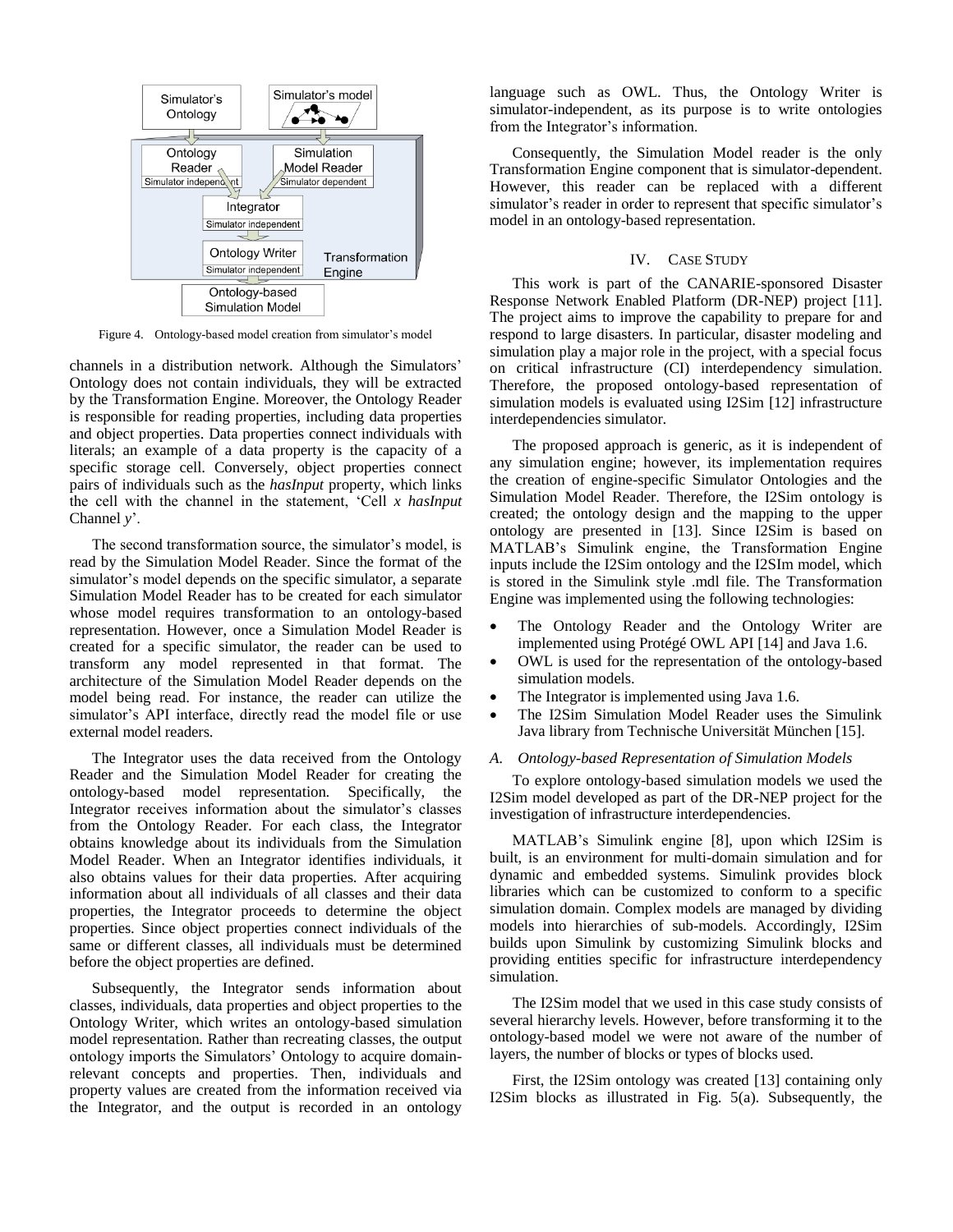I2Sim simulation model was transformed to an ontology-based representation, which is depicted from the perspective of the Protégé ontology editor in Fig. 5(b). Specifically, the left part of the screen shows I2Sim classes, such as *i2sim\_source*, and *production\_cell*. As the *channel* class is selected, the middle part of the screen displays all of the individual channels from the I2Sim model. On the right side are displayed the object and data properties for the selected channel, *from\_feed\_water\_pump\_1\_to\_steam\_house\_3*. As the channels are not named in I2Sim, we have chosen to use *from\_source-Node\_port\_to\_targetNode\_port* as a channel naming pattern. The object properties *hasStartNode* and *hasEndNode* indicate that the selected channel starts from the *feed\_water\_pump* and ends at the *steam\_house*. In the I2Sim ontology, *hasStartNode* and *hasEndNode* are asserted properties, as the I2Sim model specifies the channel start and end. The inverse properties, *hasInput* and *hasOutput*, are inferred, allowing for ontology querying in both directions.

Another significant I2Sim modeling concept for establishing network topology is the port concept. I2Sim entities such as the production cells can have several input and output ports. Each channel connects to a specific input and output port as identified by the port number. Therefore, in the ontology-based representation each channel has *hasInPort* and *hasOutPort* data properties, as illustrated in Fig. 5(b). The channel selected in the figure connects to the first *feed\_water\_pump* port and the third *steam\_house* port.

Observing the classes from I2Sim ontology, Fig. 5(a), and from the ontology-based simulation model, Fig. 5(b), it can be noticed that the ontology-based model contains additional entries such as *minmax*, *product* and *fcn*. Initially, we expected the I2Sim model to have only I2Sim blocks. However, when the model was transformed to its ontology-based representation, many entities belonged to the *other* class.

Subsequently, we analyzed those entities and identified that they are Simulink blocks. Since I2Sim is founded on Simulink by customizing and extending Simulink blocks, it allows for the use of Simulink blocks in conjunction with the I2Sim

parentsy

blocks. Accordingly, our case study of the I2Sim model actually contained I2Sim and Simulink blocks. Therefore, we created the *non\_i2sim* class and in the transformation process we allowed for the creation of *non* i2sim sub-classes representing Simulink blocks categories used in the observed I2Sim model.

The ontology-based representation of the I2Sim model hierarchy is portrayed in Fig. 6. On the left part of the screen the *parentsystem* class is selected, while the segment to the right shows all entities that act as a container for the other elements. The selected entity *water\_pump\_1* is a child of the *water\_pump\_control* as indicated with the *parentSystem* object property. To simplify the illustration of hierarchies we have chosen to include the hierarchy chain in the entity name separating the hierarchy levels with a dash as in *steam-housewater\_pump\_control-water\_pump\_1*. The maximum number of hierarchy levels in the observed I2Sim model was three.

# *B. Querying ontology-based representation*

A simulator's model that is represented as ontology instances can be queried using querying languages such as SPARQL or SQWRL. The use of these languages enables the extraction of specific information from the model. Since the number of entities in a system is one of the complexity indicators, after representing I2Sim models as instances of an ontology, we first wanted to obtain the number of instances in the ontology-based representation. However, the standard SPARQL included with Protégé does not support aggregate functions such as *count* and *avg*. Nevertheless, different implementations that support aggregates exist, such as ARQ [16]. Instead, we used SQWRL to identify the number of I2Sim and Simulink entities. I2Sim components are instances of the *component* class and its subclasses, while Simulink entities are instances of *non-i2sim* class and its subclasses:

```
simupper:component(?c)→sqwrl:count(?c)
non_i2sim(?c)→sqwrl:count(?c)
```
System.PaperUnits "inches"^^string

Those two queries identified that the observed I2Sim model consists of 449 I2Sim components and 230 Simulink



Figure 6. The hierarchy levels of the I2Sim model

♦ steam\_house-water\_pump\_control-water\_pump\_2